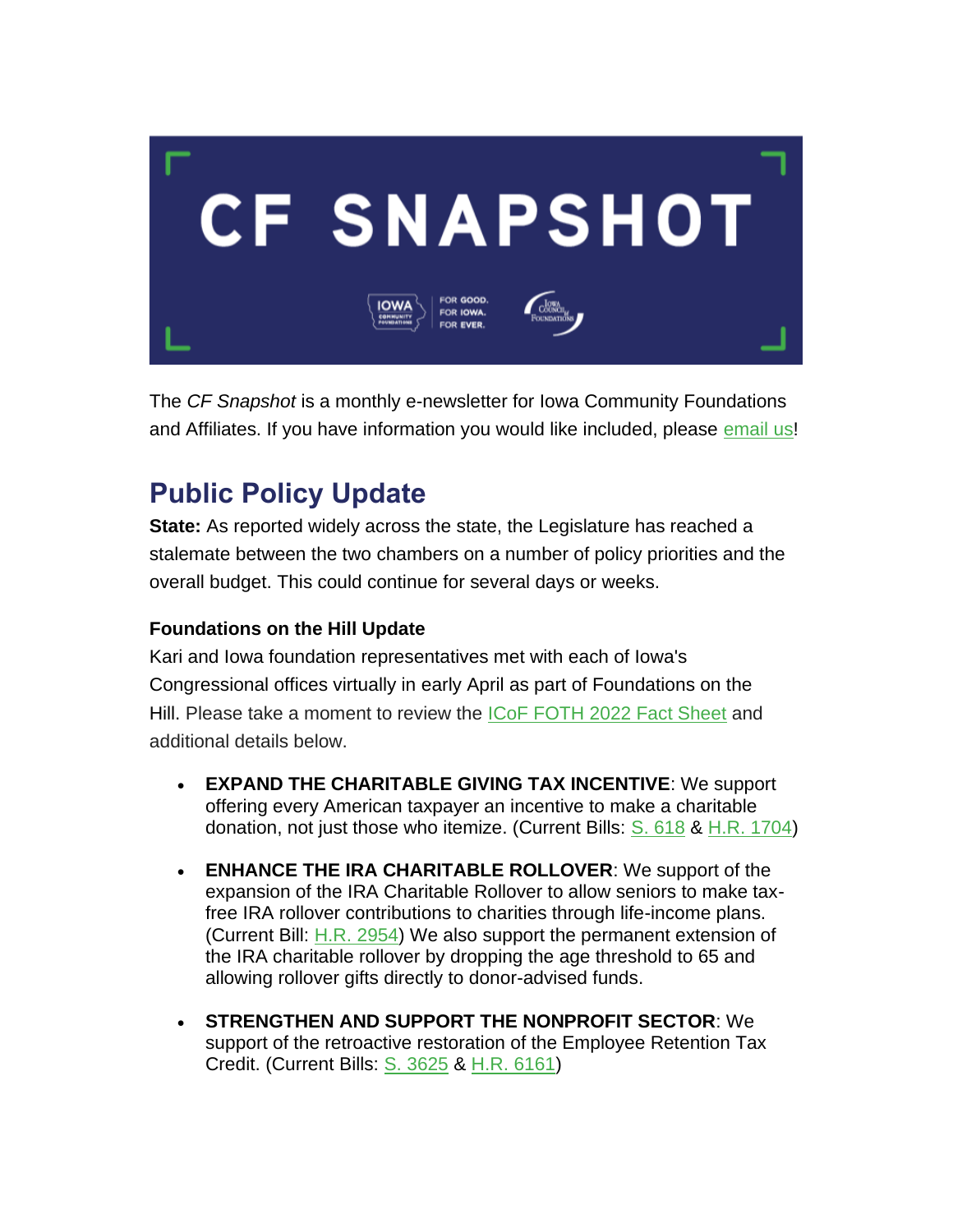If you would like to do your own outreach on any of these priorities, contact information is available here: [Senator Ernst;](https://wa.iowacounciloffoundations.org/EmailTracker/LinkTracker.ashx?linkAndRecipientCode=IYTcaICMHZYhU78RzYBs5x4UYpjclqslpNMvj5rb1ZW3tnc7pBUF41SowQ2XwU6oek91tGeZVm6jOUWX1EFRSwWT9D4WokGYlTrNM6Q%2bUeE%3d) [Senator Grassley;](https://wa.iowacounciloffoundations.org/EmailTracker/LinkTracker.ashx?linkAndRecipientCode=D6Cc%2bxrCJ%2fcNevAnb2Uw4d81ff70YflvHi%2fk%2fPXduCacBH1i%2bm8CEFHhyblkCx%2bf8CxZR8Fx4NnXyXnr595FCwZ%2b8FQvemPnVONmdbVt1LA%3d) [Rep.](https://wa.iowacounciloffoundations.org/EmailTracker/LinkTracker.ashx?linkAndRecipientCode=RfsE6YI%2bXk85%2b0mTncJ3hevCmw4dvnjnlfSW4uA6Y%2br5Rdp2Een3gHvA9Qz4nW0GJvpABM1QML5N98HfnhRUNhQ0krl1ZylXg5nvTtKJX5A%3d)  [Hinson;](https://wa.iowacounciloffoundations.org/EmailTracker/LinkTracker.ashx?linkAndRecipientCode=RfsE6YI%2bXk85%2b0mTncJ3hevCmw4dvnjnlfSW4uA6Y%2br5Rdp2Een3gHvA9Qz4nW0GJvpABM1QML5N98HfnhRUNhQ0krl1ZylXg5nvTtKJX5A%3d) [Rep. Miller-Meeks;](https://wa.iowacounciloffoundations.org/EmailTracker/LinkTracker.ashx?linkAndRecipientCode=I0kiJHH%2ffdM%2bDVtUMMWCwHjGsnmbZDRI124cJytdEK%2blrlEdr%2fCA0xrvNPIGsVpRGv%2bwPoTh03YAEX0nNe97UhavS0AmLDCAfmsSvsbwZOo%3d) [Rep. Axne;](https://wa.iowacounciloffoundations.org/EmailTracker/LinkTracker.ashx?linkAndRecipientCode=gCaMHvCfabiF68NUHmN1iPOA%2fYEJQgDIE5Vrr2Ckgyiij99GUhuAphOIU4bf9Y2wZwG6qR23gFRXu5Wy5AYz4KpTvfB618R4LyYI5qaKx8Q%3d) and [Rep. Feenstra.](https://wa.iowacounciloffoundations.org/EmailTracker/LinkTracker.ashx?linkAndRecipientCode=vh75HzUmuH0IaQTylld9H0utO2RyzQHNVNYujDawYOb91TQpQ3rpOvXJisFwI6H2QyRJFREp8jPj6J09CUtcNxYtjUkp3BBMpwTrn7niQu4%3d)

A special thank you to the following community foundation representatives who participated in our FOTH meetings: *Les Garner, Greater Cedar Rapids Community Foundation; Kristi Knous, Community Foundation of Greater Des Moines; Randy Kuhlman, Fort Dodge Community Foundation and United Way; and Charla Schafer, Community Foundation of Greater Muscatine.* We are grateful for your support of these important conversations!

## **Spring Capacity Building Grants Announced**

The [Capacity Building Grant Program](https://iowacounciloffoundations.org/grant-opportunities/) supports opportunities for qualified community foundations and their affiliates to engage in activities that increase their ability for sustainable endowment building and growth. Six grants were awarded this spring ranging from \$2,030 - \$15,000 supporting:

- **Community Foundation of Des Moines County**, an affiliate of Keokuk Area Community Foundation: operations and marketing;
- **Community Foundation of Greater Muscatine**: donor development and marketing;
- **Community Foundation of Louisa County**, an affiliate of Community Foundation of Greater Muscatine: endowment building events;
- **Jones County Community Foundation**, an affiliate of the Community Foundation of Greater Dubuque: donor outreach;
- **LincolnWay Community Foundation**, an affiliate of the Community Foundation of Greater Dubuque: operations and donor development; and
- **Siouxland Community Foundation**: professional advisor seminar.

Pre-applications for the Fall 2022 cycle will open on September 15.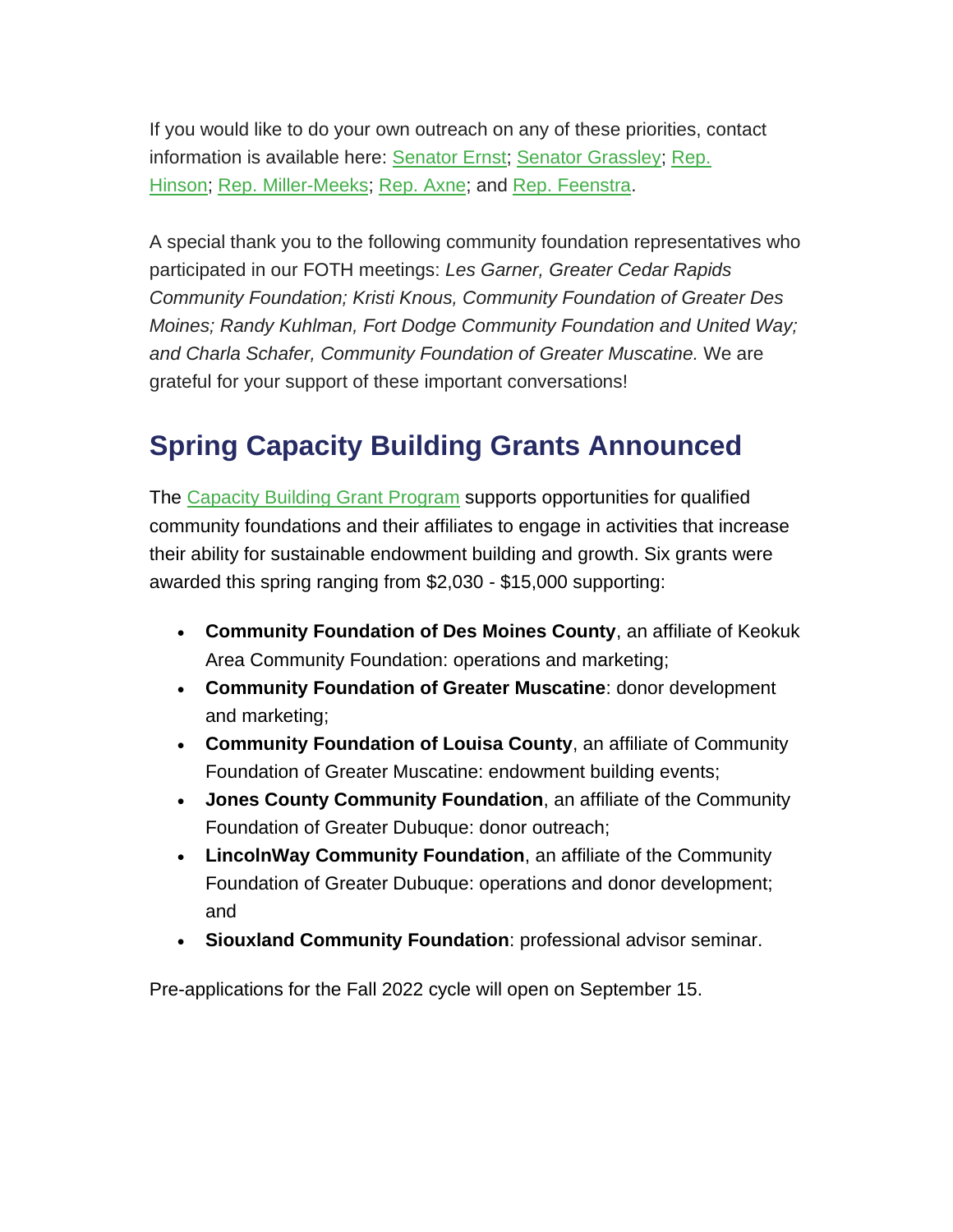# **Upcoming Trainings & Events**

#### **Rural Equity Leadership Series**

*Hosted in partnership with the Community Foundation of Greater Dubuque* May 17, June 14, and July 12 | 10 – 11:30 am | Zoom

Leaders in Iowa know the importance of making their communities welcoming and inclusive places to live, work, raise families and retire. Successful communities understand that centering equity in these conversations ensures that reality for all Iowans and newcomers. Census data tells us that demographics in Iowa are shifting, and we must adapt and evolve as our communities change.

Understanding rural equity and leading racial equity conversations in rural Iowa is good, important and sometimes challenging work. Leaders have been asking us questions like:

- Where do we start? What language do we use?
- How do we support newcomers and diverse populations in our rural towns?
- How do we lead these conversations with business and community partners?

If you've been asking these questions, this three-part series is for you! These interactive conversations will give rural Iowa leaders knowledge and tools to apply in their work. The series will equip leaders to bring their communities/ counties together around what they love most about their unique place and the people who call it home.

This series will create a network of regional leaders committed to rural equity who will continue to be allies for each other, as we collectively build bridges and learn to communicate across cultures in rural Iowa. We will use tools developed for the Community Heart & Soul® process that are designed to do meaningful community engagement work in small, rural towns. The tools involve all voices and bring people together around the things that matter most. We hope you will join us - and consider inviting a colleague or fellow community leader to participate with you as well!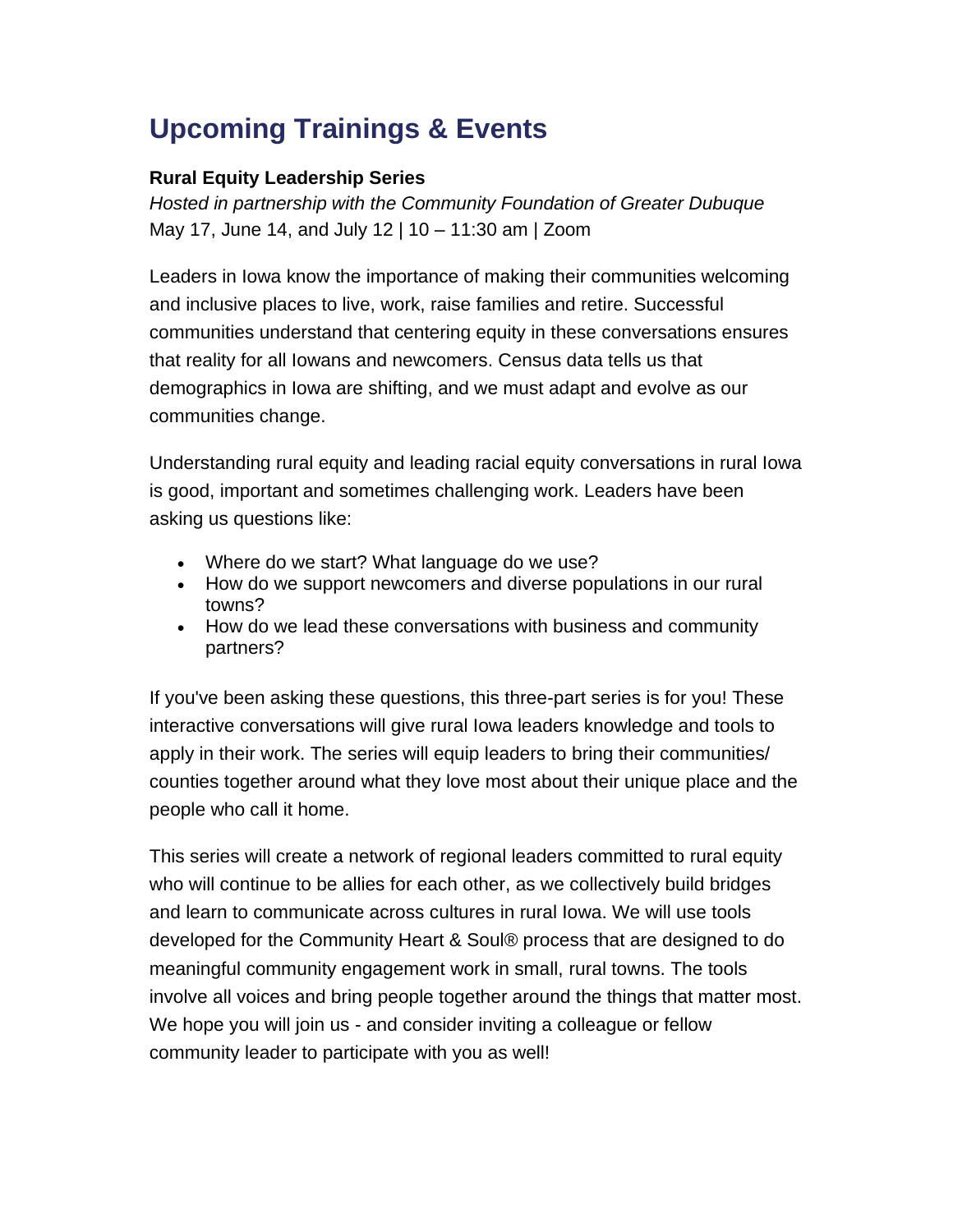#### **[Learn More and Register](https://icof.wildapricot.org/event-4669692)**

#### **Peer Learning Circle: Other Duties as Assigned**

May 4 | 10 – 11 am | Zoom

An important part of any conference event is the networking and conversations that take place between conference participants. This has always been noted as a highlight for Connect Conference participants in the past. To continue these conversations and opportunities to learn from one another in a virtual format, the Peer Learning Circles (PLC) are sessions designed to gather and discuss topics and ideas of interest to participants. These conversations will provide an opportunity for you to pose questions to your peers at other community foundations throughout Iowa.

This particular PLC is designed to focus on "other duties as assigned" and is strategically scheduled one week after our cybersecurity conversation. This session is for people who are responsible for the following, common "other duties as assigned" tasks in your organization: human resources, cybersecurity (*[watch our recent webinar on cybersecurity](https://www.youtube.com/watch?v=OyXgUHNcT_c)*), technology, etc. Please let us know on your registration form if there are other topics you'd like to discuss.

Iowa Council of Foundations staff will monitor the conversations and you will be asked to submit questions in advance to help guide the conversation.

**[Learn More and Register](https://icof.wildapricot.org/event-4588829)**

### **CF Stories Blog**

This month, Jenna Manders, Community Foundation Services Coordinator, shares how performing "Other Duties as Assigned" has shaped her career path.

**[Read the blog here!](https://iowacounciloffoundations.org/category/cfstories/)**

### **Peer Pointers**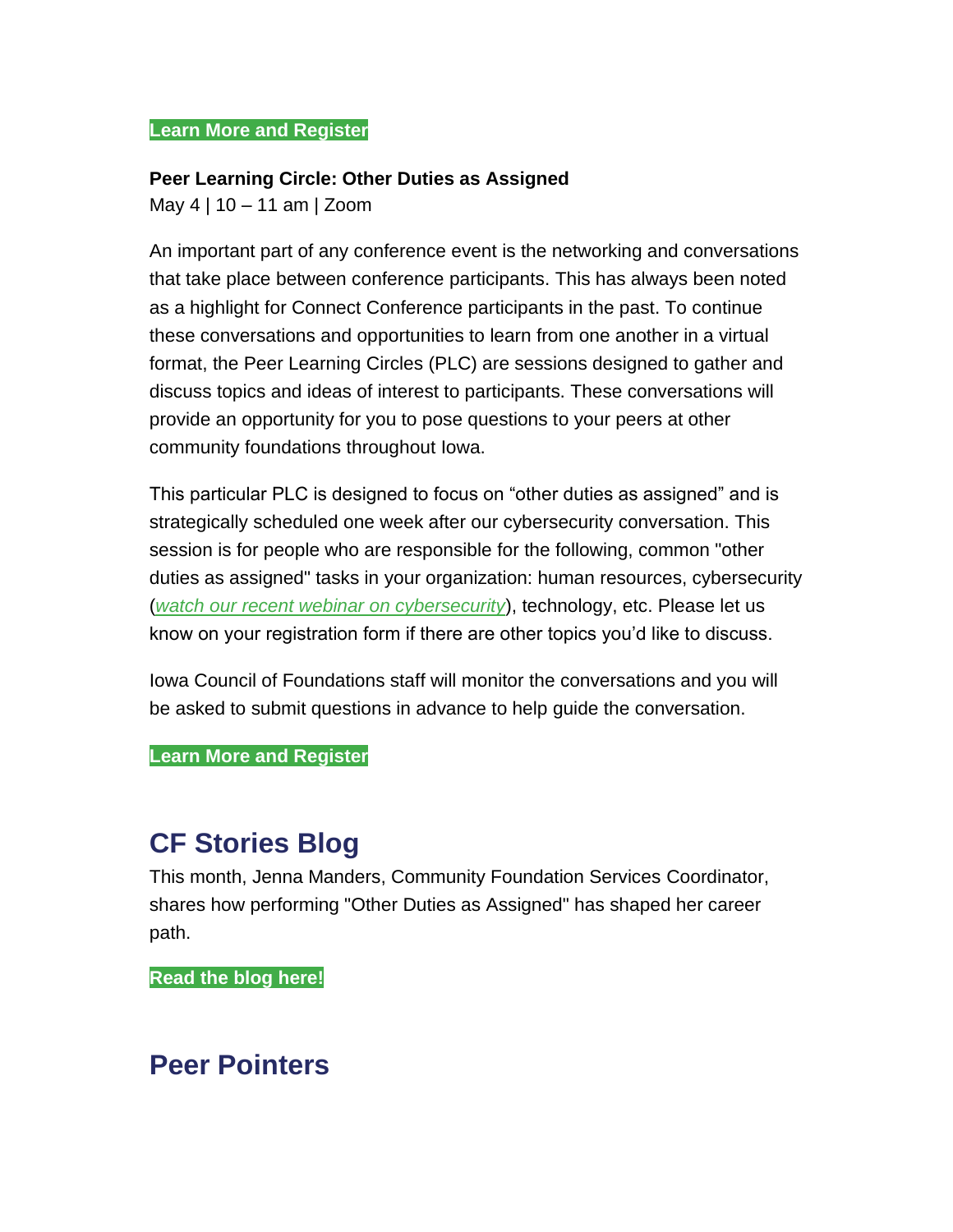*This section of the CF Snapshot features short descriptions of positive work happening at community foundations and affiliates across Iowa. If you'd like more information about these topics, please [contact Jenna.](mailto:jmanders@iowacounciloffoundations.org)*

Hunt and Diane Harris converted their two existing private foundations into a donor-advised fund at the Quad [Cities Community Foundation.](https://www.qccommunityfoundation.org/) With the support of the QCCF staff, they will be able to use the newly established Harris Family Foundation Fund to enhance their giving, relieving them of the administrative burdens associated with running private foundations and allowing them to focus on what matters most -- their philanthropic goals.

As part of the conversion, they designated a percentage of their assets for charitable funds for their son, daughter-in-law, and daughter, who wanted to be involved with their family's giving without inheriting the burden of running two private foundations. After the couple's lifetimes, the remainder of their fund will convert to a permanent fund that their children will advise on and from which their grandchildren will have the opportunity to also make grants.

## **Colleague Inquiry**

*Do you have a question for your philanthropy colleagues? Please [let us](mailto:info@iowacounciloffoundations.org?subject=Colleague%20Inquiry%20Request)  [know](mailto:info@iowacounciloffoundations.org?subject=Colleague%20Inquiry%20Request) and we will compile responses and resources from your peers across the state.*

**[Archived Colleague Inquiries](https://iowacounciloffoundations.org/community-foundation-resources-colleague-inquiries/)**

### **Community Foundations in the News**

**[Community Foundation of Greater Muscatine](https://muscatinejournal.com/muscatine/news/local/community-foundation-of-greater-muscatine-introduces-new-mulberry-health-clinic-facilities/article_28df0c84-d7d0-5334-bca6-0b9dcb57e86b.html)** introduced plans for the new Mulberry Health Clinic Facilities

**[Community Foundation of](https://www.kciiradio.com/2022/04/11/three-new-endowments-established-with-community-foundation-of-washington-county/) Washington County** established three new endowments

**[Pottawattamie County Community Foundation](https://nonpareilonline.com/news/local/family-inc-and-partners-work-to-keep-little-toes-warm-this-winter/article_d4e27838-8092-11ec-83ea-9fa055363bc6.html#tracking-source=home-top-story)** DAF helped keep toes warm this winter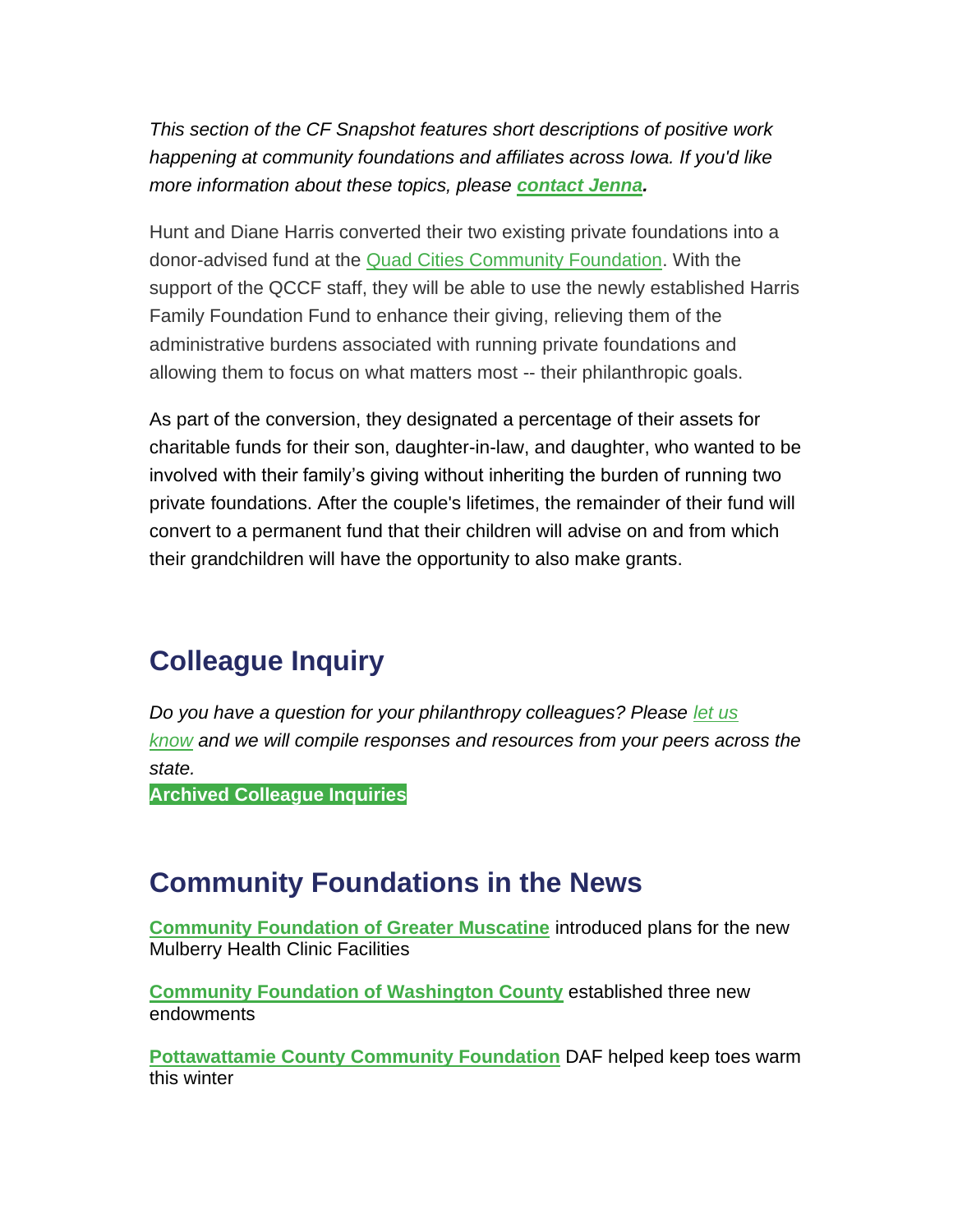# **Articles & Items of Interest**

### **Upcoming IRDC Webinar Addresses Child Care Shortages**

May  $5 \mid 9$  am CT  $\mid$  [Zoom](https://us02web.zoom.us/j/83187306690)

Featuring First Children's Finance talking about addressing child care shortages in a community, from project development, project funding, and both market to financial feasibility studies.

### **Rural Child Care Market Study Grant program available**

This state program seeks to support the use of data and analysis by rural communities to determine the specific child care needs and solutions for their area. More information available [here.](https://www.iowaeda.com/empower-rural-iowa/child-care-study/)

### **Career Center Postings**

The following community foundation positions have been posted:

**Accounting Specialist II** Quad Cities Community Foundation *Full-time | Bettendorf, IA*

### **Charitable Giving Advisor**

Community Foundation of Greater Des Moines *Full-time | Des Moines, IA* To view all career postings for positions in philanthropy throughout the state, please visit the [Career Center.](http://iowacounciloffoundations.org/career-center/)

### **Washington Snapshot**

The latest Washington Snapshot from Council on Foundations is available [here.](http://email.cof.org/washington-snapshot-new-nonprofit-legislation-in-the-house-plus-a-council-webinar-with-americorps?ecid=ACsprvtAr83CvXYd4wPC_77y5oBCpiXyGmJQKWjTDngOFsyF-PFxuVIM8U8YFsvN4rdxad8rKVRf&utm_campaign=Washington%20Snapshot&utm_medium=email&_hsmi=211571165&_hsenc=p2ANqtz-8H1HR1Ioy0QzmWjAZfRW03lO0KVvQc-U8NMwAjF09Ha07azbFIkApDf8PVj5vKY-WePv6_iQaaV5M1OApnxibaejIfb8h8NMQNDXaarhWBt6-Y4hQ&utm_content=211571165&utm_source=hs_email)